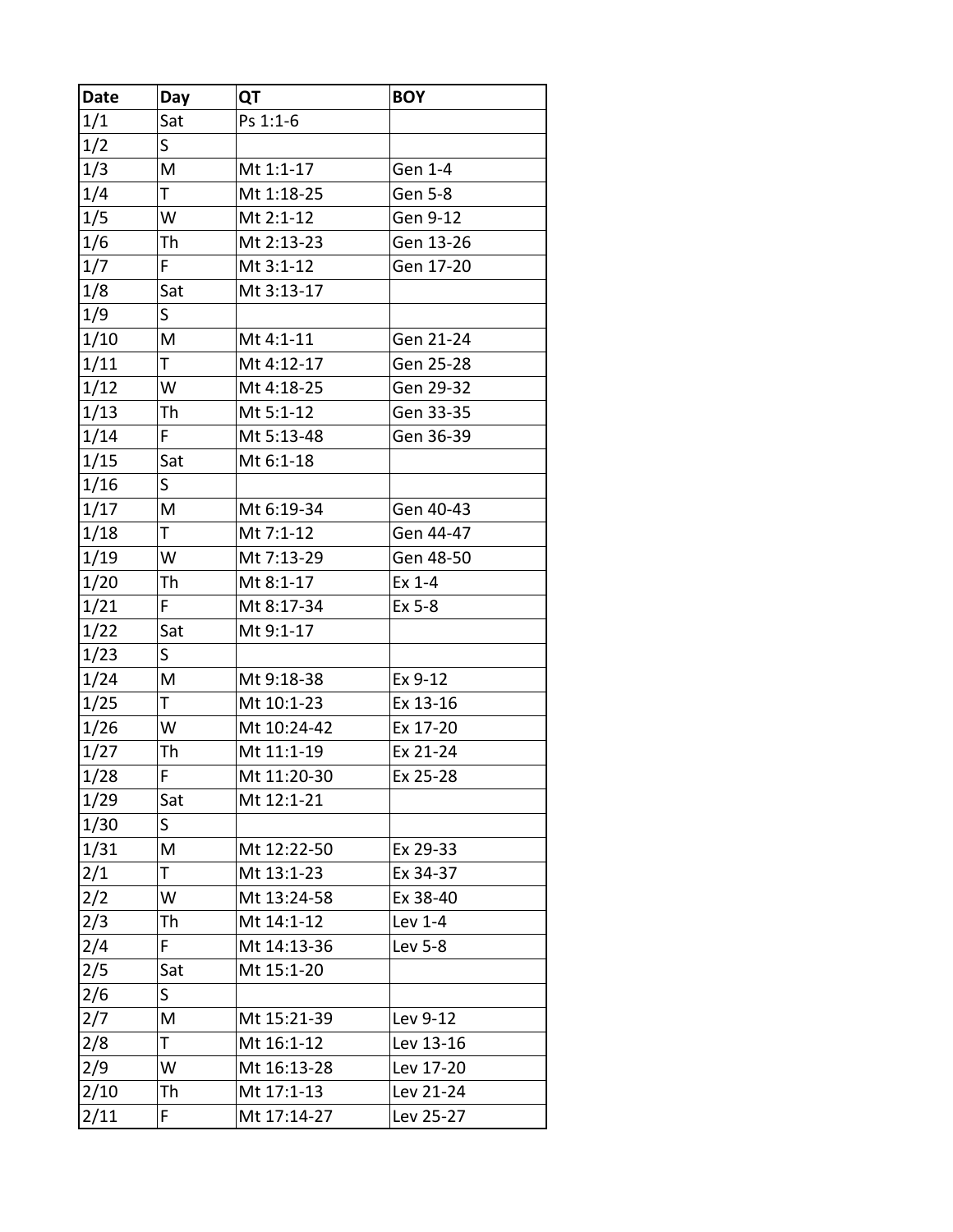| 2/12 | Sat         | Mt 18:1-14   |                  |
|------|-------------|--------------|------------------|
| 2/13 | $\mathsf S$ |              |                  |
| 2/14 | M           | Mt 18:15-35  | Num 1-4          |
| 2/15 | Τ           | Mt 19:1-15   | <b>Num 5-8</b>   |
| 2/16 | W           | Mt 19:16-30  | Num 9-12         |
| 2/17 | Th          | Mt 20:1-16   | Num 13-16        |
| 2/18 | F           | Mt 20:17-34  | Num 17-20        |
| 2/19 | Sat         | Mt 21: 1-22  |                  |
| 2/20 | S           |              |                  |
| 2/21 | M           | Mt 21:23-46  | Num 21-24        |
| 2/22 | Τ           | Mt 22:1-14   | Num 25-28        |
| 2/23 | W           | Mt 22:15-46  | Num 29-32        |
| 2/24 | Th          | Mt 23:1-12   | Num 33-36        |
| 2/25 | F.          | Mt 23:13-39  | Deut 1-4         |
| 2/26 | Sat         | Mt 24:1-31   |                  |
| 2/27 | S.          |              |                  |
| 2/28 | M           | Mt 24:32-51  | Deut 5-8         |
| 3/1  | T.          | Mt 25:1-30   | Deut 9-12        |
| 3/2  | W           | Mt 25:31-46  | Deut 13-16       |
| 3/3  | Th          | Mt 26:1-36   | Deut 17-20       |
| 3/4  | F.          | Mt 26:37-75  | Deut 21-24       |
| 3/5  | Sat         | Mt 27:1-26   |                  |
| 3/6  | S.          |              |                  |
| 3/7  | M           | Mt 27:27-66  | Deut 25-28       |
| 3/8  | T           | Mt 28:1-15   | Deut 29-32       |
| 3/9  | W           | Mt 28:16-20  | Deut 33-34       |
| 3/10 | Th          | 1Cor 1:1-17  | Josh 1-4         |
| 3/11 | F.          | 1Cor 1:18-31 | Josh 5-8         |
| 3/12 | Sat         | 1Cor 2:1-5   |                  |
| 3/13 | S           |              |                  |
| 3/14 | M           | 1Cor 2:6-16  | Josh 9-12        |
| 3/15 | Т           | 1Cor 3:1-9   | Josh 13-16       |
| 3/16 | W           | 1Cor 3:10-23 | Josh 17-20       |
| 3/17 | Th          | 1Cor 4:1-5   | Josh 21-24       |
| 3/18 | F           | 1Cor 4:6-21  | Judg 1-4         |
| 3/19 | Sat         | 1Cor 5:1-8   |                  |
| 3/20 | S           |              |                  |
| 3/21 | M           | 1Cor 5:9-13  | Judg 5-8         |
| 3/22 | Τ           | 1Cor 6:1-11  | <b>Judg 9-12</b> |
| 3/23 | W           | 1Cor 6:12-20 | Judg 13-16       |
| 3/24 | Th          | 1Cor 7:1-24  | Judg 17-20       |
| 3/25 | F           | 1Cor 7:25-40 | Judg 21          |
| 3/26 | Sat         | 1Cor 8:1-6   |                  |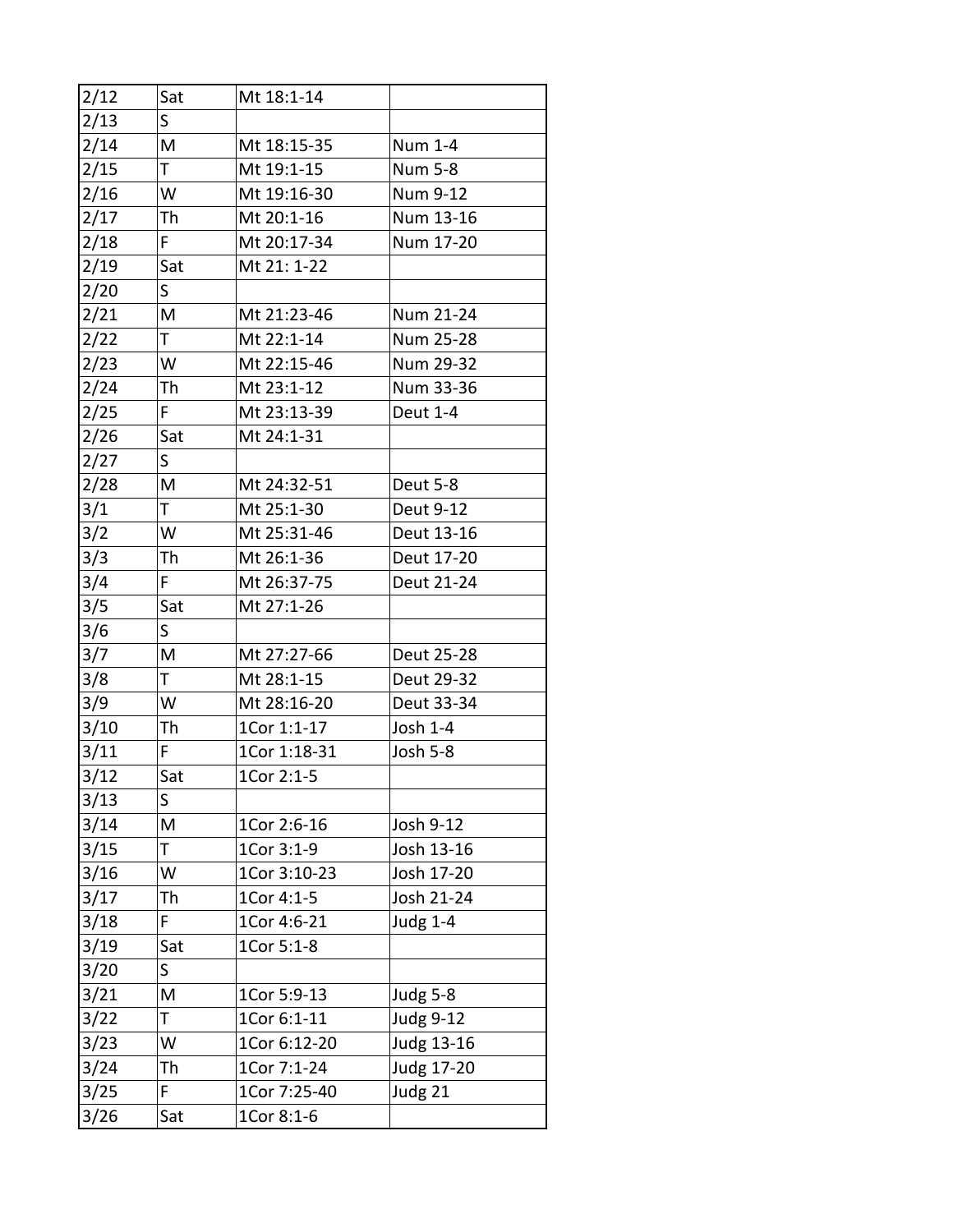| 3/27 | S.  |                  |                 |
|------|-----|------------------|-----------------|
| 3/28 | M   | 1Cor 8:7-13      | <b>Ruth 1-4</b> |
| 3/29 | T   | 1Cor 9:1-14      | 1Sam 1-4        |
| 3/30 | W   | 1Cor 9:15-27     | 1Sam 5-8        |
| 3/31 | Th  | 1Cor 10:1-14     | 1Sam 9-12       |
| 4/1  | F.  | 1Cor 10:15-33    | 1Sam 13-16      |
| 4/2  | Sat | 1Cor 11:1-16     |                 |
| 4/3  | S   |                  |                 |
| 4/4  | M   | 1Cor 11:17-26    | 1Sam 17-20      |
| 4/5  | T   | 1Cor 11:27-34    | 1Sam 21-24      |
| 4/6  | W   | 1Cor 12:1-11     | 1Sam 25-28      |
| 4/7  | Th  | 1Cor 12:12-30    | 1Sam 29-31      |
| 4/8  | F.  | 1Cor 12:31-13:13 | 2Sam 1-4        |
| 4/9  | Sat | 1Cor 14:1-5      |                 |
| 4/10 | S.  |                  |                 |
| 4/11 | M   | 1Cor 14:6-19     | 2Sam 5-8        |
| 4/12 | T   | 1Cor 14:20-40    | 2Sam 9-12       |
| 4/13 | W   | 1Cor 15:1-11     | 2Sam 13-16      |
| 4/14 | Th  | 1Cor 15:12-19    | 2Sam 17-20      |
| 4/15 | F   | 1Cor 15:20-34    | 2Sam 21-24      |
| 4/16 | Sat | 1Cor 15:35-49    |                 |
| 4/17 | S   |                  |                 |
| 4/18 | M   | 1Cor 15:50-58    | 1Kin 1-4        |
| 4/19 | Τ   | 1Cor 16:1-4      | 1Kin 5-8        |
| 4/20 | W   | 1Cor 16:5-12     | 1Kin 9-12       |
| 4/21 | Th  | 1Cor 16:13-24    | 1Kin 13-16      |
| 4/22 | F   | 2Cor 1:1-7       | 1Kin 17-20      |
| 4/23 | Sat | 2Cor 1:8-11      |                 |
| 4/24 | S   |                  |                 |
| 4/25 | M   | 2Cor 1:12-24     | 1Kin 21-22      |
| 4/26 | T.  | 2Cor 2:1-4       | 2Kin 1-4        |
| 4/27 | W   | 2Cor 2:5-11      | 2Kin 5-8        |
| 4/28 | Th  | 2Cor 2:12-17     | 2Kin 9-12       |
| 4/29 | F   | 2Cor 3:1-6       | 2Kin 13-16      |
| 4/30 | Sat | 2Cor 3:7-18      |                 |
| 5/1  | S.  |                  |                 |
| 5/2  | M   | 2Cor 4:1-6       | 2Kin 17-20      |
| 5/3  | Τ   | 2Cor 4:7-12      | 2Kin 21-24      |
| 5/4  | W   | 2Cor 4:13-18     | 2Kin 25         |
| 5/5  | Th  | 2Cor 5:1-5       | 1Chr 1-4        |
| 5/6  | F.  | 2Cor 5:6-15      | 1Chr 5-8        |
| 5/7  | Sat | 2Cor 5:16-21     |                 |
| 5/8  | S   |                  |                 |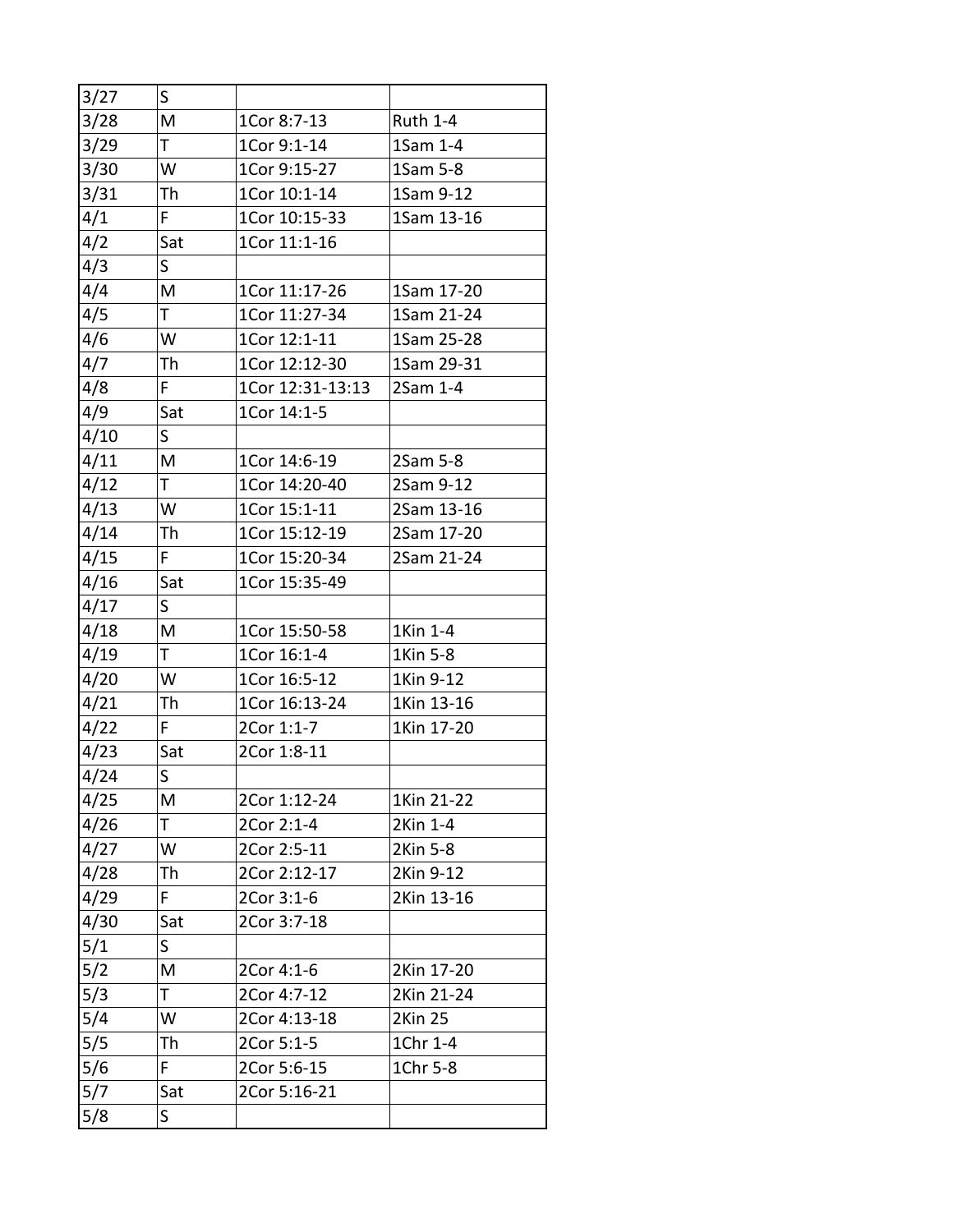| 5/9  | M            | 2Cor 6:1-10   | 1Chr 9-12       |
|------|--------------|---------------|-----------------|
| 5/10 | T.           | 2Cor 6:11-7:1 | 1Chr 13-16      |
| 5/11 | W            | 2Cor 7:1-16   | 1Chr 17-20      |
| 5/12 | Th           | 2Cor 8:1-15   | 1Chr 21-24      |
| 5/13 | F.           | 2Cor 8:16-24  | 1Chr 25-28      |
| 5/14 | Sat          | 2Cor 9:1-5    |                 |
| 5/15 | S            |               |                 |
| 5/16 | M            | 2Cor 9:6-15   | 1Chr 29         |
| 5/17 | Τ            | 2Cor 10:1-6   | 2Chr 1-4        |
| 5/18 | W            | 2Cor 10:7-17  | 2Chr 5-8        |
| 5/19 | Th           | 2Cor 11:1-15  | 2Chr 9-12       |
| 5/20 | F            | 2Cor 11:16-33 | 2Chr 13-16      |
| 5/21 | Sat          | 2Cor 12:1-10  |                 |
| 5/22 | S            |               |                 |
| 5/23 | M            | 2Cor 12:11-21 | 2Chr 17-20      |
| 5/24 | T.           | 2Cor 13:1-6   | 2Chr 21-24      |
| 5/25 | W            | 2Cor 13:7-14  | 2Chr 25-28      |
| 5/26 | Th           | Rom 1:1-17    | 2Chr 29-31      |
| 5/27 | F            | Rom 1:18-32   | 2Chr 32-34      |
| 5/28 | Sat          | Rom 2:1-16    |                 |
| 5/29 | S            |               |                 |
| 5/30 | M            | Rom 2:17-29   | 2Chr 35-36      |
| 5/31 | T.           | Rom 3:1-18    | Ezra 1-4        |
| 6/1  | W            | Rom 3:19-31   | Ezra 5-8        |
| 6/2  | Th           | Rom 4:1-12    | Ezra 9-10       |
| 6/3  | F.           | Rom 4:13-25   | Neh 1-4         |
| 6/4  | Sat          | Rom 5:1-11    |                 |
| 6/5  | $\mathsf{S}$ |               |                 |
| 6/6  | M            | Rom 5:12-21   | Neh 5-8         |
| 6/7  | Τ            | Rom 6:1-14    | Neh 9-12        |
| 6/8  | W            | Rom 6:15-23   | Neh 13          |
| 6/9  | Th           | Rom 7:1-6     | Esth 1-4        |
| 6/10 | F.           | Rom 7:7-25    | <b>Esth 5-8</b> |
| 6/11 | Sat          | Rom 8:1-17    |                 |
| 6/12 | S            |               |                 |
| 6/13 | Μ            | Rom 8:18-39   | Esth 9-10       |
| 6/14 | T            | Rom 9:1-18    | Job 1-4         |
| 6/15 | W            | Rom 9:19-33   | Job 5-8         |
| 6/16 | Th           | Rom 10:1-15   | Job 9-12        |
| 6/17 | F            | Rom 10:16-21  | Job 13-16       |
| 6/18 | Sat          | Rom 11:1-24   |                 |
| 6/19 | S            |               |                 |
| 6/20 | M            | Rom 11:25-36  | Job 17-20       |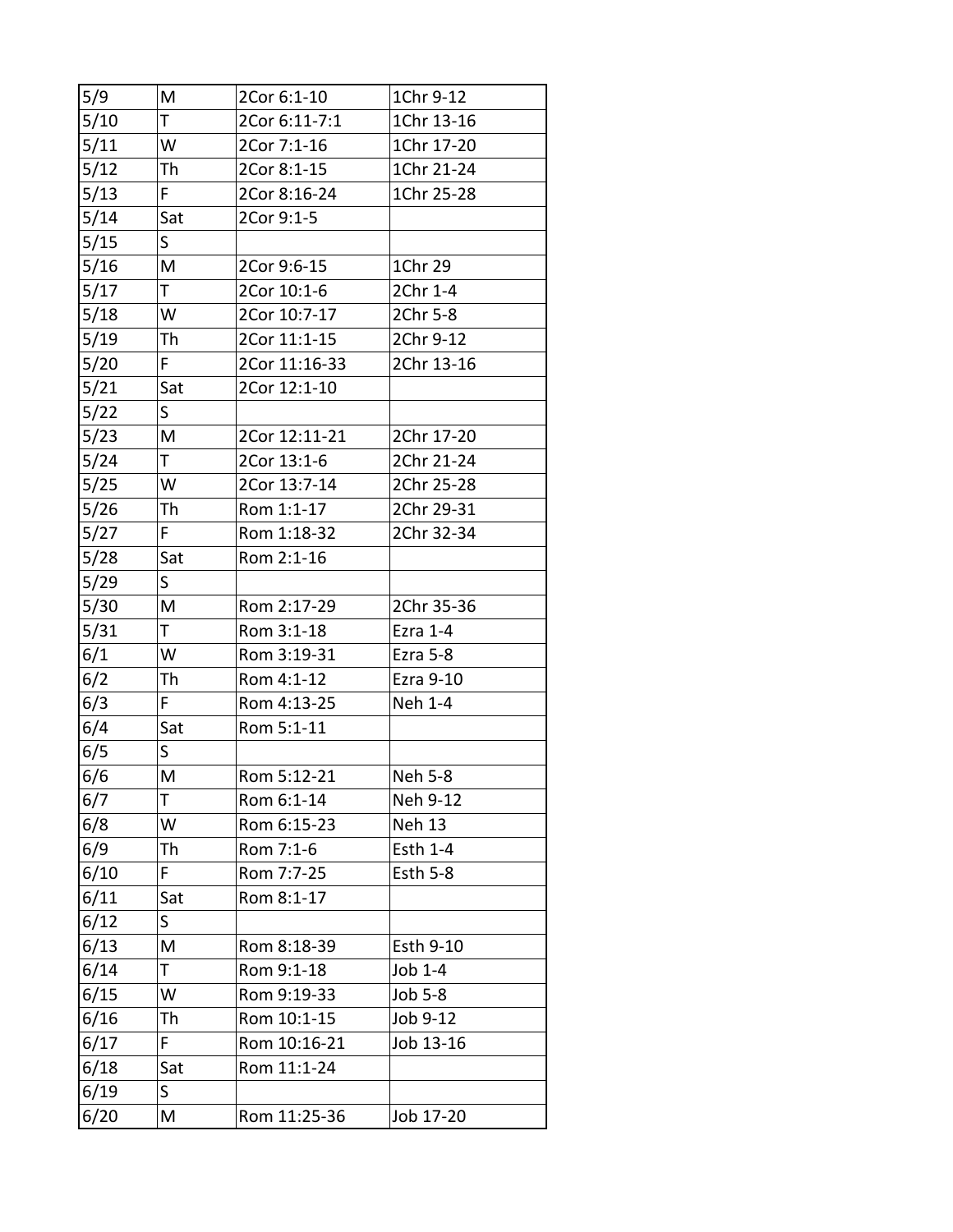| 6/21 | Τ   | Rom 12:1-13  | Job 21-24 |
|------|-----|--------------|-----------|
| 6/22 | W   | Rom 12:14-21 | Job 25-28 |
| 6/23 | Th  | Rom 13:1-7   | Job 29-32 |
| 6/24 | F   | Rom 13:8-14  | Job 33-36 |
| 6/25 | Sat | Rom 14:1-12  |           |
| 6/26 | S   |              |           |
| 6/27 | M   | Rom 14:13-23 | Job 37-40 |
| 6/28 | T.  | Rom 15:1-13  | Job 41-42 |
| 6/29 | W   | Rom 15:14-33 | Ps 1-4    |
| 6/30 | Th  | Rom 16:1-16  | Ps 5-8    |
| 7/1  | F.  | Rom 16:17-27 | Ps 9-12   |
| 7/2  | Sat | Dan 1:1-10   |           |
| 7/3  | S.  |              |           |
| 7/4  | M   | Dan 1:11-21  | Ps 13-16  |
| 7/5  | T   | Dan 2:1-23   | Ps 17-20  |
| 7/6  | W   | Dan 2:24-35  | Ps 21-24  |
| 7/7  | Th  | Dan 2:36-49  | Ps 25-28  |
| 7/8  | F.  | Dan 3:1-15   | Ps 29-32  |
| 7/9  | Sat | Dan 3:16-30  |           |
| 7/10 | S.  |              |           |
| 7/11 | M   | Dan 4:1-18   | Ps 33-36  |
| 7/12 | T.  | Dan 4:19-27  | Ps 37-40  |
| 7/13 | W   | Dan 4:28-37  | Ps 41-44  |
| 7/14 | Th  | Dan 5:1-16   | Ps 45-48  |
| 7/15 | F   | Dan 5:17-31  | Ps 49-52  |
| 7/16 | Sat | Dan 6:1-9    |           |
| 7/17 | S.  |              |           |
| 7/18 | M   | Dan 6:10-20  | Ps 53-56  |
| 7/19 | T   | Dan 6:21-28  | Ps 57-60  |
| 7/20 | W   | Dan 7:1-14   | Ps 61-64  |
| 7/21 | Th  | Dan 7:15-28  | Ps 65-68  |
| 7/22 | F   | Dan 8:1-14   | Ps 69-72  |
| 7/23 | Sat | Dan 8:15-27  |           |
| 7/24 | S   |              |           |
| 7/25 | M   | Dan 9:1-10   | Ps 73-76  |
| 7/26 | Τ   | Dan 9:11-19  | Ps 77-80  |
| 7/27 | W   | Dan 9:20-27  | Ps 81-84  |
| 7/28 | Th  | Dan 10:1-12  | Ps 85-88  |
| 7/29 | F   | Dan 10:13-21 | Ps 89-92  |
| 7/30 | Sat | Dan 11:1-10  |           |
| 7/31 | S   |              |           |
| 8/1  | M   | Dan 11:11-19 | Ps 93-96  |
| 8/2  | Τ   | Dan 11:20-26 | Ps 97-100 |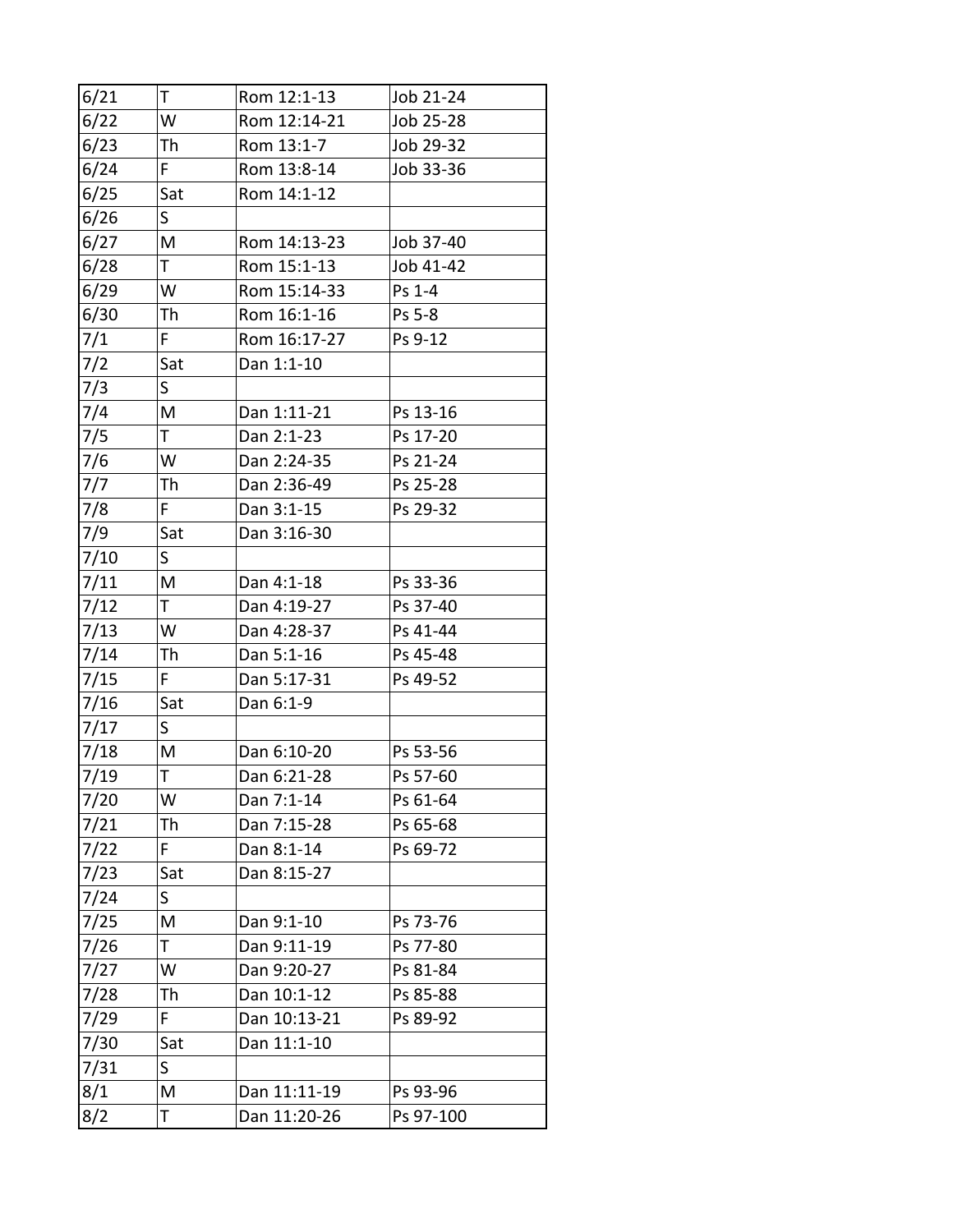| 8/3  | W   | Dan 11:27-35   | Ps 101-103       |
|------|-----|----------------|------------------|
| 8/4  | Th  | Dan 11:36-45   | Ps 104-107       |
| 8/5  | F   | Dan 12:1-13    | Ps 108-111       |
| 8/6  | Sat | Gal 1:1-5      |                  |
| 8/7  | S.  |                |                  |
| 8/8  | M   | Gal 1:6-10     | Ps 112-115       |
| 8/9  | T   | Gal 1:11-24    | Ps 116-119       |
| 8/10 | W   | Gal 2:1-10     | Ps 120-123       |
| 8/11 | Th  | Gal 2:11-21    | Ps 124-127       |
| 8/12 | F.  | Gal 3:1-10     | Ps 128-131       |
| 8/13 | Sat | Gal 3:11-14    |                  |
| 8/14 | S   |                |                  |
| 8/15 | M   | Gal 3:15-29    | Ps 132-135       |
| 8/16 | T.  | Gal 4:1-11     | Ps 136-139       |
| 8/17 | W   | Gal 4:12-20    | Ps 140-143       |
| 8/18 | Th  | Gal 4:21-31    | Ps 144-147       |
| 8/19 | F   | Gal 5:1, 13-15 | Ps 148-150       |
| 8/20 | Sat | Gal 5:2-12     |                  |
| 8/21 | S   |                |                  |
| 8/22 | M   | Gal 5:16-26    | Prov 1-4         |
| 8/23 | T.  | Gal 6:1-10     | Prov 5-8         |
| 8/24 | W   | Gal 6:11-18    | <b>Prov 9-12</b> |
| 8/25 | Th  | Eph 1:1-14     | Prov 13-16       |
| 8/26 | F.  | Eph 1:15-23    | Prov 17-20       |
| 8/27 | Sat | Eph 2:1-10     |                  |
| 8/28 | S.  |                |                  |
| 8/29 | M   | Eph 2:11-18    | Prov 21-24       |
| 8/30 | T   | Eph 2:19-22    | Prov 25-27       |
| 8/31 | W   | Eph 3:1-6      | Prov 28-31       |
| 9/1  | Th  | Eph 3:7-13     | <b>Eccl 1-4</b>  |
| 9/2  | F.  | Eph 3:14-21    | <b>Eccl 5-8</b>  |
| 9/3  | Sat | Eph 4:1-10     |                  |
| 9/4  | S   |                |                  |
| 9/5  | M   | Eph 4:11-16    | <b>Eccl 9-12</b> |
| 9/6  | T   | Eph 4:17-24    | <b>Song 1-4</b>  |
| 9/7  | W   | Eph 4:25-32    | Song 5-8         |
| 9/8  | Th  | Eph 5:1-2      | $Is 1-4$         |
| 9/9  | F.  | Eph 5:3-6      | $Is 5-8$         |
| 9/10 | Sat | Eph 5:7-14     |                  |
| 9/11 | S   |                |                  |
| 9/12 | Μ   | Eph 5:15-20    | Is 9-12          |
| 9/13 | T   | Eph 5:21-33    | Is 13-16         |
| 9/14 | W   | Eph 6:1-4      | Is 17-20         |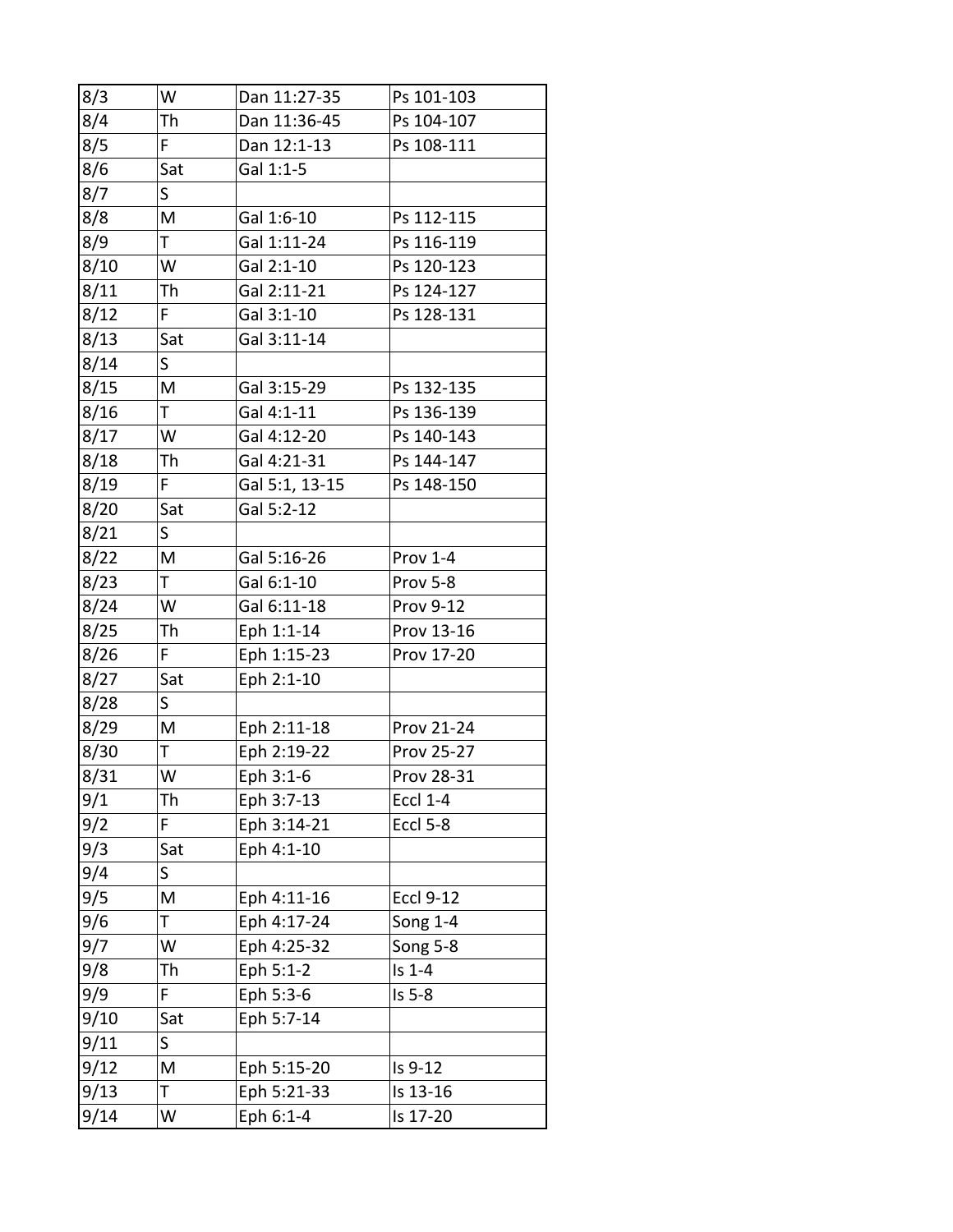| 9/15  | Th  | Eph 6:5-9     | Is 21-24         |
|-------|-----|---------------|------------------|
| 9/16  | F   | Eph 6:10-13   | Is 25-28         |
| 9/17  | Sat | Eph 6:14-17   |                  |
| 9/18  | S   |               |                  |
| 9/19  | M   | Eph 6:18-24   | Is 29-32         |
| 9/20  | T.  | Jas 1:1       | Is 33-36         |
| 9/21  | W   | Jas 1:2-4     | Is 37-40         |
| 9/22  | Th  | Jas 1:5-8     | Is 41-44         |
| 9/23  | F   | Jas 1:9-11    | Is 45-48         |
| 9/24  | Sat | Jas 1:12-18   |                  |
| 9/25  | S   |               |                  |
| 9/26  | M   | Jas 1:19-27   | Is 49-52         |
| 9/27  | T.  | Jas 2:1-7     | Is 53-56         |
| 9/28  | W   | Jas 2:8-13    | Is 57-60         |
| 9/29  | Th  | Jas 2:14-20   | Is 61-64         |
| 9/30  | F.  | Jas 2:21-26   | Is 65-66         |
| 10/1  | Sat | Jas 3:1-12    |                  |
| 10/2  | S   |               |                  |
| 10/3  | M   | Jas 3:13-18   | Jer 1-4          |
| 10/4  | T   | Jas 4:1-6     | Jer 5-8          |
| 10/5  | W   | Jas 4:7-12    | Jer 9-12         |
| 10/6  | Th  | Jas 4:13-5:5  | Jer 13-16        |
| 10/7  | F.  | Jas 5:6-12    | Jer 17-20        |
| 10/8  | Sat | Jas 5:13-18   |                  |
| 10/9  | S.  |               |                  |
| 10/10 | M   | Jas 5:19-20   | Jer 21-24        |
| 10/11 | T   | 1Pet 1:1-12   | Jer 25-28        |
| 10/12 | W   | 1Pet 1:13-25  | Jer 29-32        |
| 10/13 | Th  | 1Pet 2:1-10   | Jer 33-36        |
| 10/14 | F   | 1Pet 2:11-25  | Jer 37-40        |
| 10/15 | Sat | 1Pet 3:1-12   |                  |
| 10/16 | S   |               |                  |
| 10/17 | M   | 1Pet 3:13-22  | Jer 41-44        |
| 10/18 | T   | 1Pet 4:1-11   | Jer 45-48        |
| 10/19 | W   | 1Pet 4:12-19  | Jer 49-52        |
| 10/20 | Th  | 1Pet 5:1-7    | Lam 1-4          |
| 10/21 | F   | 1Pet 5:8-14   | Lam 5            |
| 10/22 | Sat | 2Pet 1:1-11   |                  |
| 10/23 | S   |               |                  |
| 10/24 | M   | 2Pet 1:12-21  | <b>Ezek 1-4</b>  |
| 10/25 | T   | 2Pet 2:1-10a  | Ezek 5-8         |
| 10/26 | W   | 2Pet 2:10b-22 | <b>Ezek 9-12</b> |
| 10/27 | Th  | 2Pet 3:1-13   | Ezek 13-16       |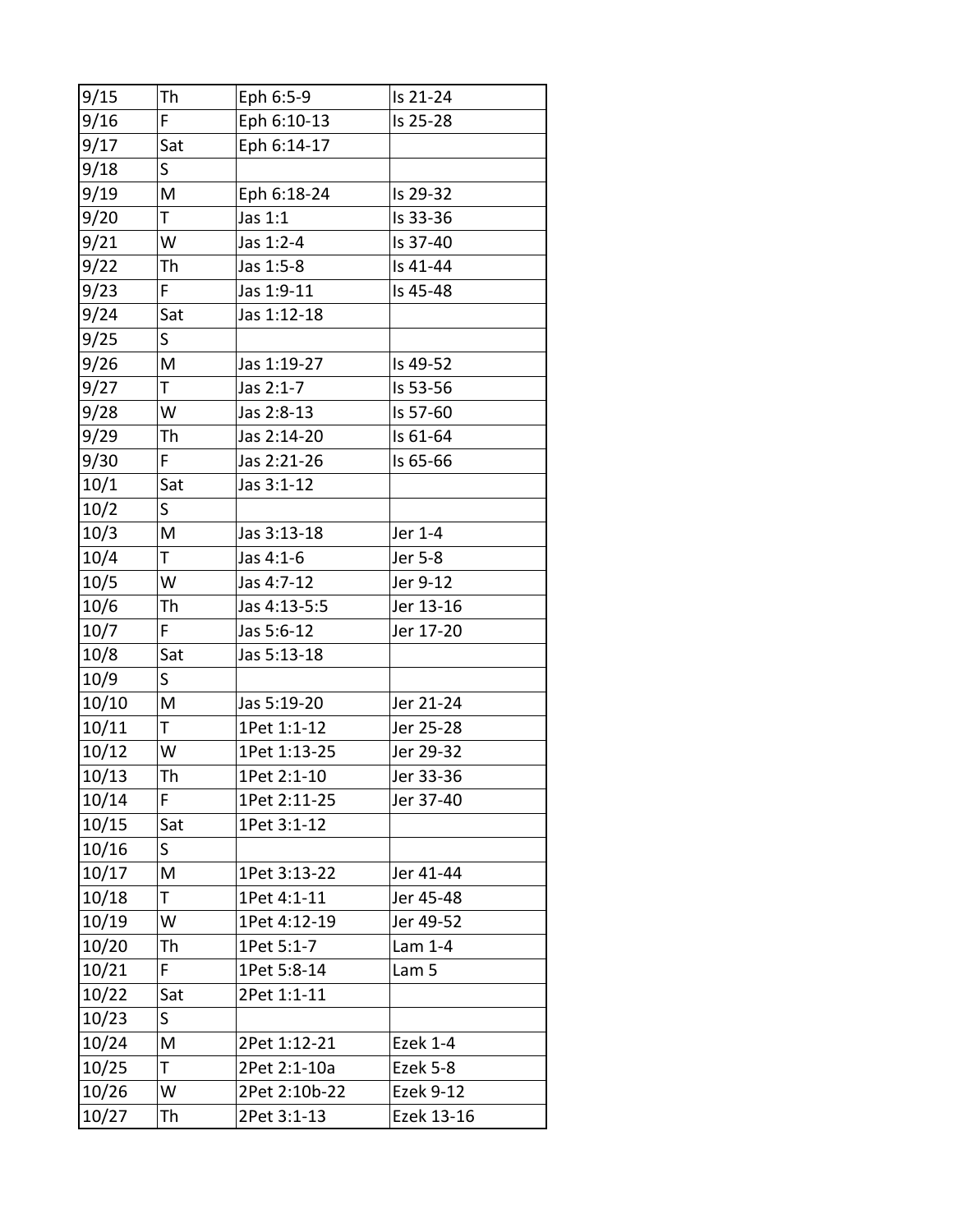| 10/28 | F.           | 2Pet 3:14-18 | Ezek 17-20     |
|-------|--------------|--------------|----------------|
| 10/29 | Sat          | 1Jn 1:1-4    |                |
| 10/30 | $\mathsf{S}$ |              |                |
| 10/31 | M            | 1Jn 1:5-10   | Ezek 21-24     |
| 11/1  | T.           | $1Jn$ 2:1-6  | Ezek 25-28     |
| 11/2  | W            | 1Jn 2:7-17   | Ezek 29-32     |
| 11/3  | Th           | 1Jn 2:18-25  | Ezek 33-36     |
| 11/4  | F.           | 1Jn 2:26-29  | Ezek 37-40     |
| 11/5  | Sat          | $1Jn 3:1-3$  |                |
| 11/6  | $\mathsf{S}$ |              |                |
| 11/7  | M            | 1Jn 3:4-10   | Ezek 41-44     |
| 11/8  | T.           | 1Jn 3:11-24  | Ezek 45-48     |
| 11/9  | W            | 1Jn 4:1-6    | Dan 1-4        |
| 11/10 | Th           | 1Jn 4:7-21   | Dan 5-8        |
| 11/11 | F.           | 1Jn 5:1-12   | Dan 9-12       |
| 11/12 | Sat          | 1Jn 5:13-21  |                |
| 11/13 | $\mathsf{S}$ |              |                |
| 11/14 | M            | Rev 1:1-8    | <b>Hos 1-4</b> |
| 11/15 | T.           | Rev 1:9-20   | <b>Hos 5-8</b> |
| 11/16 | W            | Rev 2:1-7    | Hos 9-12       |
| 11/17 | Th           | Rev 2:8-11   | Hos 13-14      |
| 11/18 | F.           | Rev 2:12-17  | Joel 1-3       |
| 11/19 | Sat          | Rev 2:18-29  |                |
| 11/20 | S            |              |                |
| 11/21 | M            | Rev 3:1-6    | Amos 1-4       |
| 11/22 | T.           | Rev 3:7-13   | Amos 5-8       |
| 11/23 | W            | Rev 3:14-22  | Amos 9         |
| 11/24 | Th           | Rev 4:1-11   | Obad 1         |
| 11/25 | F            | Rev 5:1-14   | Jon 1-4        |
| 11/26 | Sat          | Rev 6:1-17   |                |
| 11/27 | S            |              |                |
| 11/28 | M            | Rev 7:1-8    | Mic 1-4        |
| 11/29 | T.           | Rev 7:9-17   | Mic 5-7        |
| 11/30 | W            | Rev 8:1-13   | Nah 1-3        |
| 12/1  | Th           | Rev 9:1-12   | Hab 1-3        |
| 12/2  | F.           | Rev 9:13-21  | Zeph 1-3       |
| 12/3  | Sat          | Rev 10:1-11  |                |
| 12/4  | $\mathsf{S}$ |              |                |
| 12/5  | Μ            | Rev 11:1-14  | Hag 1-2        |
| 12/6  | Τ            | Rev 11:15-19 | Zech 1-4       |
| 12/7  | W            | Rev 12:1-9   | Zech 5-8       |
| 12/8  | Th           | Rev 12:10-17 | Zech 9-12      |
| 12/9  | F.           | Rev 13:1-10  | Zech 13-14     |